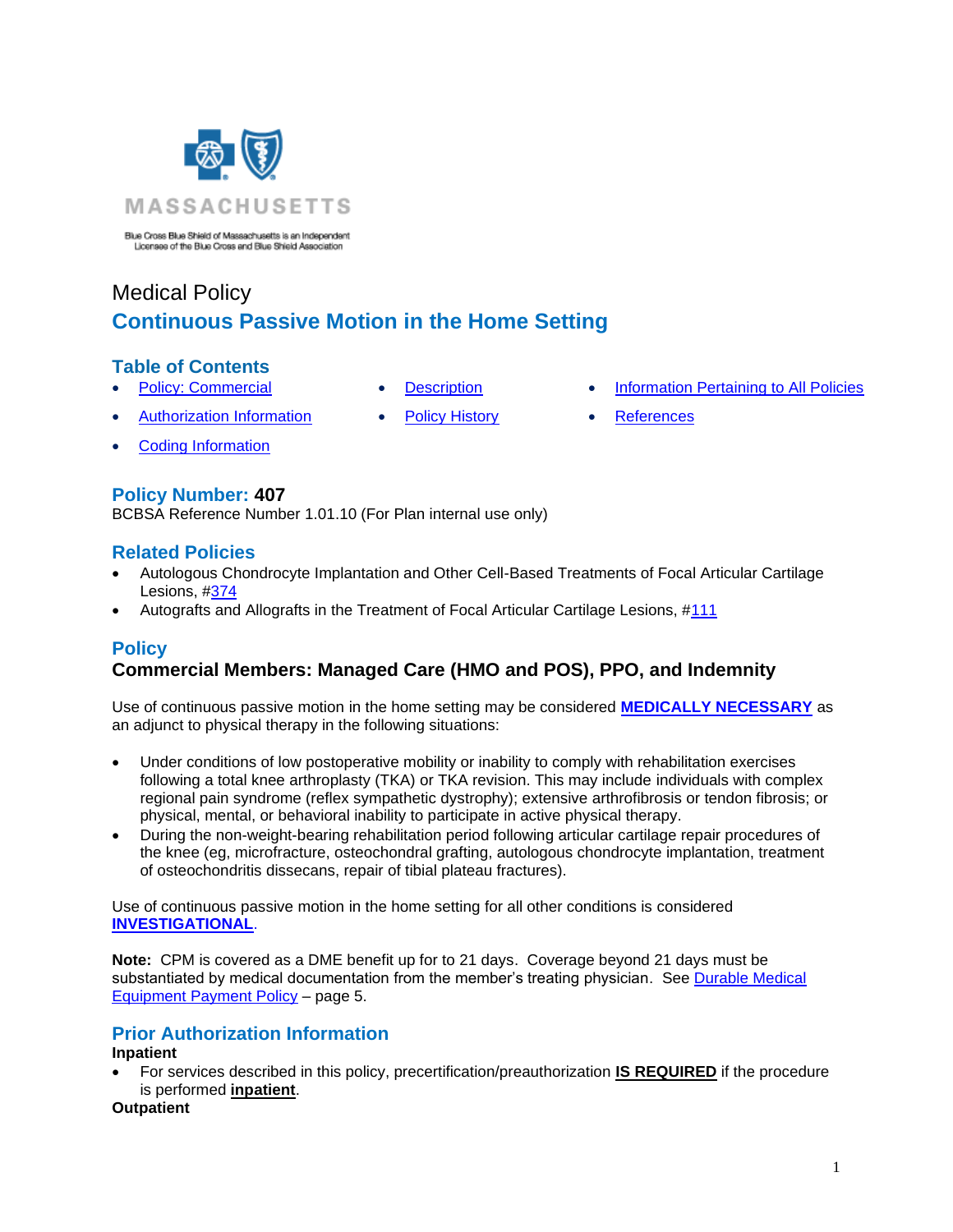• For services described in this policy, see below for situations where prior authorization **might be required** if the procedure is performed **outpatient**.

|                                       | <b>Outpatient</b>                            |
|---------------------------------------|----------------------------------------------|
| Commercial Managed Care (HMO and POS) | Prior authorization is <b>not required</b> . |
| <b>Commercial PPO and Indemnity</b>   | Prior authorization is <b>not required</b> . |

#### <span id="page-1-1"></span>**CPT Codes / HCPCS Codes / ICD Codes**

*Inclusion or exclusion of a code does not constitute or imply member coverage or provider reimbursement. Please refer to the member's contract benefits in effect at the time of service to determine coverage or non-coverage as it applies to an individual member.*

*Providers should report all services using the most up-to-date industry-standard procedure, revenue, and diagnosis codes, including modifiers where applicable.*

*The following codes are included below for informational purposes only; this is not an all-inclusive list.*

**The above medical necessity criteria MUST be met for the following codes to be covered for Commercial Members: Managed Care (HMO and POS), PPO, and Indemnity:**

#### **HCPCS Codes**

|       | HCPCS codes:   Code Description                                |
|-------|----------------------------------------------------------------|
| E0935 | Continuous passive motion exercise device for use on knee only |

<span id="page-1-0"></span>**The following ICD Diagnosis Codes are considered medically necessary when submitted with the HCPCS codes above if medical necessity criteria are met:**

| <b>ICD-10-CM</b><br>diagnosis |                                                  |
|-------------------------------|--------------------------------------------------|
| codes:                        | <b>Code Description</b>                          |
| Z48.89                        | Encounter for other specified surgical aftercare |
| Z96.651                       | Presence of right artificial knee joint          |
| Z96.652                       | Presence of left artificial knee joint           |
| Z96.653                       | Presence of artificial knee joint, bilateral     |
| Z96.659                       | Presence of unspecified artificial knee joint    |

#### **ICD-10-CM Diagnosis Coding**

#### **Description**

Physical therapy of joints following surgery focuses both on passive motion to restore mobility and on active exercises to restore strength. While passive motion can be administered by a therapist, continuous passive motion devices have also been used. Continuous passive motion is thought to improve recovery by stimulating the healing of articular tissues and the circulation of synovial fluid; reducing local edema; and preventing adhesions, joint stiffness or contractures, or cartilage degeneration. Continuous passive motion has been investigated primarily in the knee, particularly after total knee arthroplasty or ligamentous or cartilage repair. Acceptance of its use in the knee joint has created interest in continuous passive motion use for other weight-bearing joints (ie, hip, ankle, metatarsals) as well as non-weightbearing joints (ie, shoulder, elbow, metacarpals, interphalangeal joints). Use of continuous passive motion in stroke and burn individuals is also being explored.

The device used for the knee moves the joint (eg, flexion and extension) without patient assistance, continuously for extended periods of time (ie, up to 24 h/d). An electrical power unit is used to set the variable range of motion and speed. The initial settings for range of motion are based on a patient's level of comfort and other factors assessed intraoperatively. The range of motion is increased by 3 to 5 per day, as tolerated. The speed and range of motion can be varied, depending on joint stability. The use of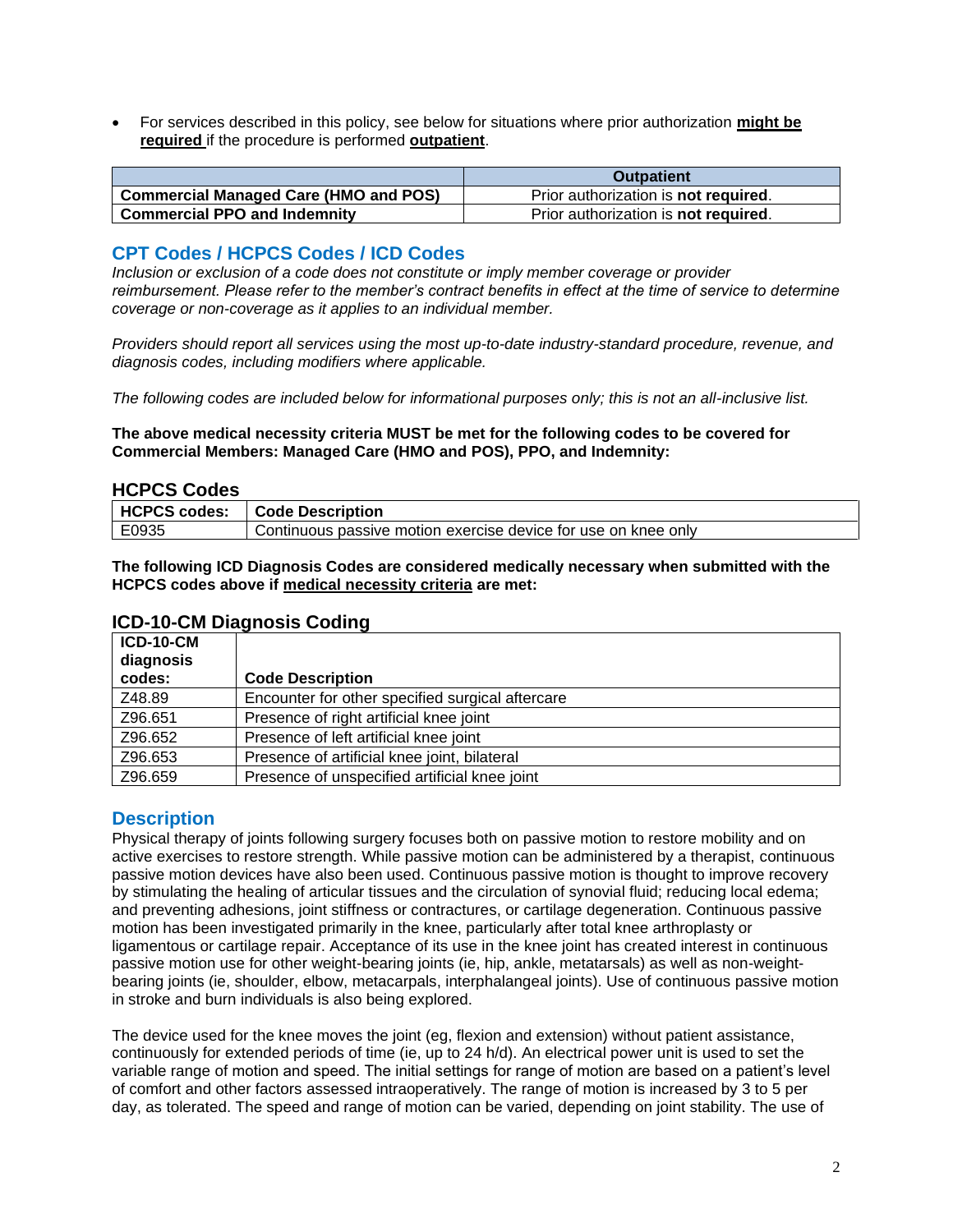the device may be initiated in the immediate postoperative period and then continued at home for a variable period of time.

Over time, hospital lengths of stay have progressively shortened, and in some cases, surgical repair is done as an outpatient or with a length of stay of 1 to 2 days. As a result, there has been a considerable shift in the rehabilitation regimen, moving range of motion an intensive in-hospital program to a less intensive outpatient program. Some providers may want individuals to continue continuous passive motion in the home setting as a means of duplicating services offered with a longer (7-day) hospital stay.

The focus of the current review is to examine the literature on the use of continuous passive motion in the home setting as it is currently being prescribed postoperatively. Relevant comparisons are treatment outcomes of continuous passive motion when used alone or with physical therapy, compared with physical therapy alone.

#### **Summary**

Continuous passive motion devices are used to keep a joint in motion without patient assistance. continuous passive motion is being evaluated for treatment and postsurgical rehabilitation of the upperand lower-limb joints and for a variety of musculoskeletal conditions.

#### **Summary of Evidence**

For individuals who have total knee arthroplasty who receive continuous passive motion in the home setting, the evidence includes randomized controlled trials (RCTs), case series, and systematic reviews. Relevant outcomes are symptoms and functional outcomes. Early trials generally used continuous passive motion in the inpatient setting and are less relevant to today's practice patterns of short hospital stays followed by outpatient rehabilitation. Current postoperative rehabilitation protocols differ considerably from when the largest body of evidence was collected, making it difficult to apply available evidence to the present situation. For use of continuous passive motion after total knee arthroplasty, recent studies have suggested that institutional and home use of continuous passive motion has no benefit compared with standard physical therapy (PT). There were no studies evaluating continuous passive motion in individuals who could not perform standard PT. The evidence is insufficient to determine that the technology results in an improvement in the net health outcome.

For individuals who have articular cartilage repair of the knee who receive continuous passive motion in the home setting, the evidence includes nonrandomized studies, case series, and studies with nonclinical outcomes (eg, histology), and systematic reviews of these studies. Relevant outcomes are symptoms and functional outcomes. Systematic reviews of continuous passive motion for this indication have cited studies reporting better histologic outcomes in individuals following continuous passive motion. A few studies have reported clinical outcomes, but inadequacies of these studies do not permit conclusions on efficacy. The evidence is insufficient to determine that the technology results in an improvement in the net health outcome.

For individuals who have musculoskeletal conditions other than total knee arthroplasty or knee cartilage repair requiring PT who receive continuous passive motion in the home setting, the evidence includes RCTs for some conditions and case series for others. Relevant outcomes are symptoms and functional outcomes. Three small RCTs of continuous passive motion after rotator cuff surgery showed some evidence that continuous passive motion after this shoulder surgery improved short-term pain and range of motion; however, the trials were not high-quality, and the small differences in outcomes may not be clinically important. Two trials reported short-term improvements in range of motion for individuals undergoing continuous passive motion, and one reported a short-term reduction in pain. None reported long-term improvements, and there are no reported benefits in functional status. Therefore, the clinical significance of the short-term improvements reported is uncertain. In addition, there is uncertainty about the optimal PT regimen following shoulder surgery such that the optimal treatment comparator for continuous passive motion is unclear. Two small RCTs compared continuous passive motion with conventional PT for treatment of adhesive capsulitis. One of the trials focused on diabetic individuals with adhesive capsulitis. Both reported comparable improvements in range of motion and functional ability between treatment groups. For other musculoskeletal conditions, RCTs do not exist; case series either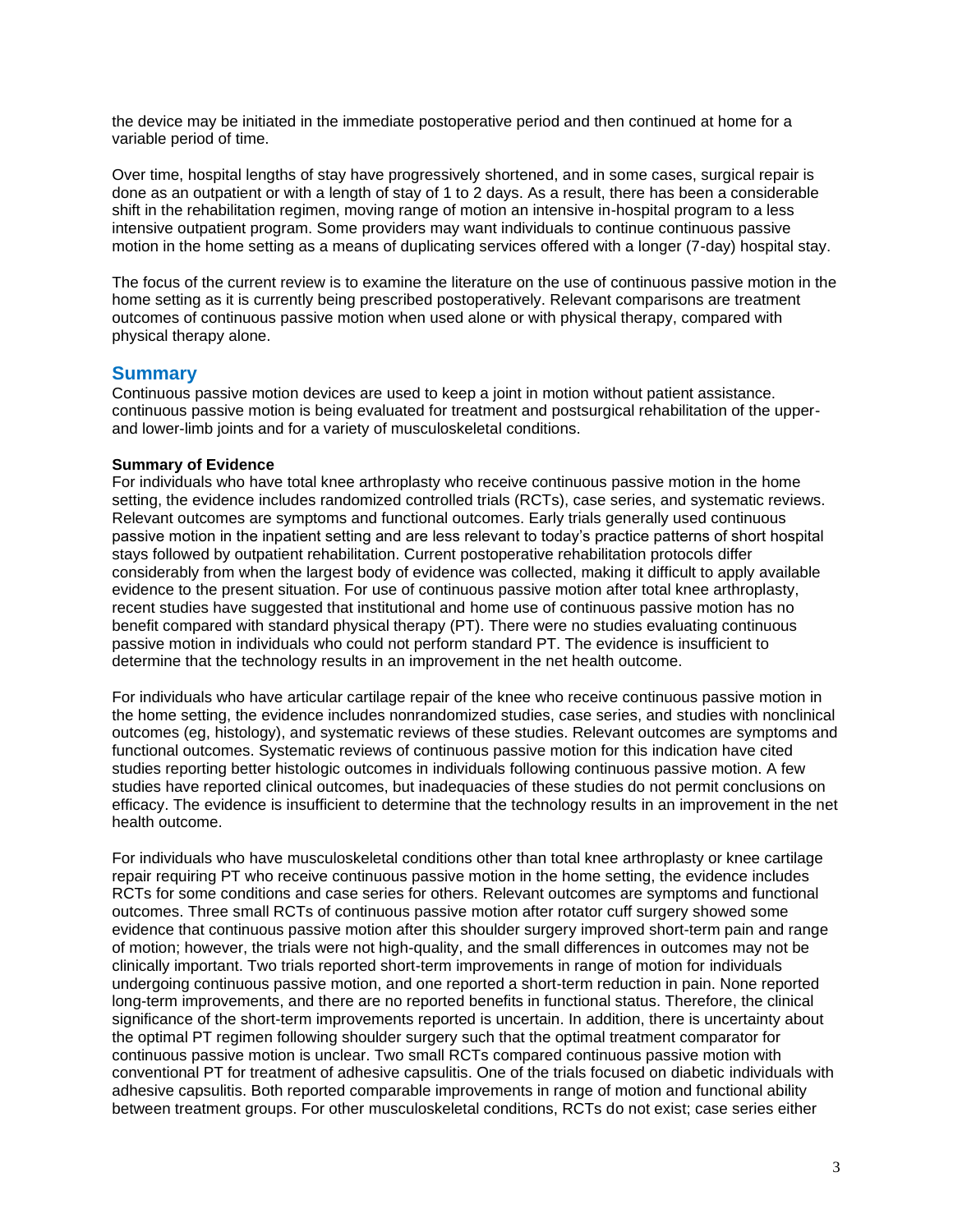did not show efficacy of continuous passive motion or had important methodologic flaws. The evidence is insufficient to determine that the technology results in an improvement in the net health outcome.

For individuals who have had a stroke requiring PT who receive continuous passive motion in the home setting, the evidence includes small RCT. Relevant outcomes are symptoms and functional outcomes. This trial reported a trend toward improved shoulder joint stability but no statistical difference between continuous passive motion plus PT and PT alone. The trial was small, and treatment lasted only 20 days. The evidence is insufficient to determine that the technology results in an improvement in the net health outcome.

| I VIIVȚI IIIVIVIȚ |                                                                                           |
|-------------------|-------------------------------------------------------------------------------------------|
| <b>Date</b>       | <b>Action</b>                                                                             |
| 4/2022            | Annual policy review. Policy statements unchanged.                                        |
| 4/2022            | Clarified coding information.                                                             |
| 5/2021            | Annual policy review. Not medically necessary changed to investigational in second        |
|                   | policy statement; but intent unchanged.                                                   |
| 1/2021            | Medicare information removed. See MP #132 Medicare Advantage Management for local         |
|                   | coverage determination and national coverage determination reference.                     |
| 5/2020            | Annual policy review. Description, summary and references updated. Policy statements      |
|                   | unchanged.                                                                                |
| 4/2019            | Annual policy review. Description, summary and references updated. Policy statements      |
|                   | unchanged.                                                                                |
| 5/2018            | Annual policy review. Background and summary clarified. Policy note clarified. Prior      |
|                   | Authorization Information reformatted. Effective 5/1/2018.                                |
| 7/2017            | Annual policy review. The word "intra-" removed from the second bullet point of the first |
|                   | policy statement and from the text. Policy statements otherwise unchanged.                |
| 4/2017            | Annual policy review. New references added.                                               |
| 8/2016            | Annual policy review. New references added.                                               |
| 4/2016            | Annual policy review. New references added.                                               |
| 8/2015            | Annual policy review. New references added.                                               |
| 9/2014            | Annual policy review. New references added.                                               |
| 11/2013           | Annual policy review. New medical policy describing ongoing medically necessary and       |
|                   | not medically necessary indications. CPM is covered as a DME benefit up for to 21 days.   |
|                   | Removed E0936 as it does not meet the intent of the policy.                               |

#### <span id="page-3-1"></span>**Policy History**

#### <span id="page-3-0"></span>**Information Pertaining to All Blue Cross Blue Shield Medical Policies**

Click on any of the following terms to access the relevant information: [Medical Policy Terms of Use](http://www.bluecrossma.org/medical-policies/sites/g/files/csphws2091/files/acquiadam-assets/Medical_Policy_Terms_of_Use_prn.pdf) [Managed Care Guidelines](http://www.bluecrossma.org/medical-policies/sites/g/files/csphws2091/files/acquiadam-assets/Managed_Care_Guidelines_prn.pdf) [Indemnity/PPO Guidelines](http://www.bluecrossma.org/medical-policies/sites/g/files/csphws2091/files/acquiadam-assets/Indemnity_and_PPO_Guidelines_prn.pdf) [Clinical Exception Process](http://www.bluecrossma.org/medical-policies/sites/g/files/csphws2091/files/acquiadam-assets/Clinical_Exception_Process_prn.pdf) [Medical Technology Assessment Guidelines](http://www.bluecrossma.org/medical-policies/sites/g/files/csphws2091/files/acquiadam-assets/Medical_Technology_Assessment_Guidelines_prn.pdf)

# <span id="page-3-2"></span>**References**

- 1. Blue Cross and Blue Shield Association Technology Evaluation Center (TEC). Continuous Passive Motion as an Adjunct to Physical Therapy for Joint Rehabilitation. TEC Assessments. 1997;Volume 12:Tab 20.
- 2. McInnes J, Larson MG, Daltroy LH, et al. A controlled evaluation of continuous passive motion in individuals undergoing total knee arthroplasty. JAMA. Sep 16 1992; 268(11): 1423-8. PMID 1512910
- 3. Milne S, Brosseau L, Robinson V, et al. Continuous passive motion following total knee arthroplasty. Cochrane Database Syst Rev. 2003; (2): CD004260. PMID 12804511
- 4. Brosseau L, Milne S, Wells G, et al. Efficacy of continuous passive motion following total knee arthroplasty: a metaanalysis. J Rheumatol. Nov 2004; 31(11): 2251-64. PMID 15517640
- 5. Harvey LA, Brosseau L, Herbert RD. Continuous passive motion following total knee arthroplasty in people with arthritis. Cochrane Database Syst Rev. Feb 06 2014; (2): CD004260. PMID 24500904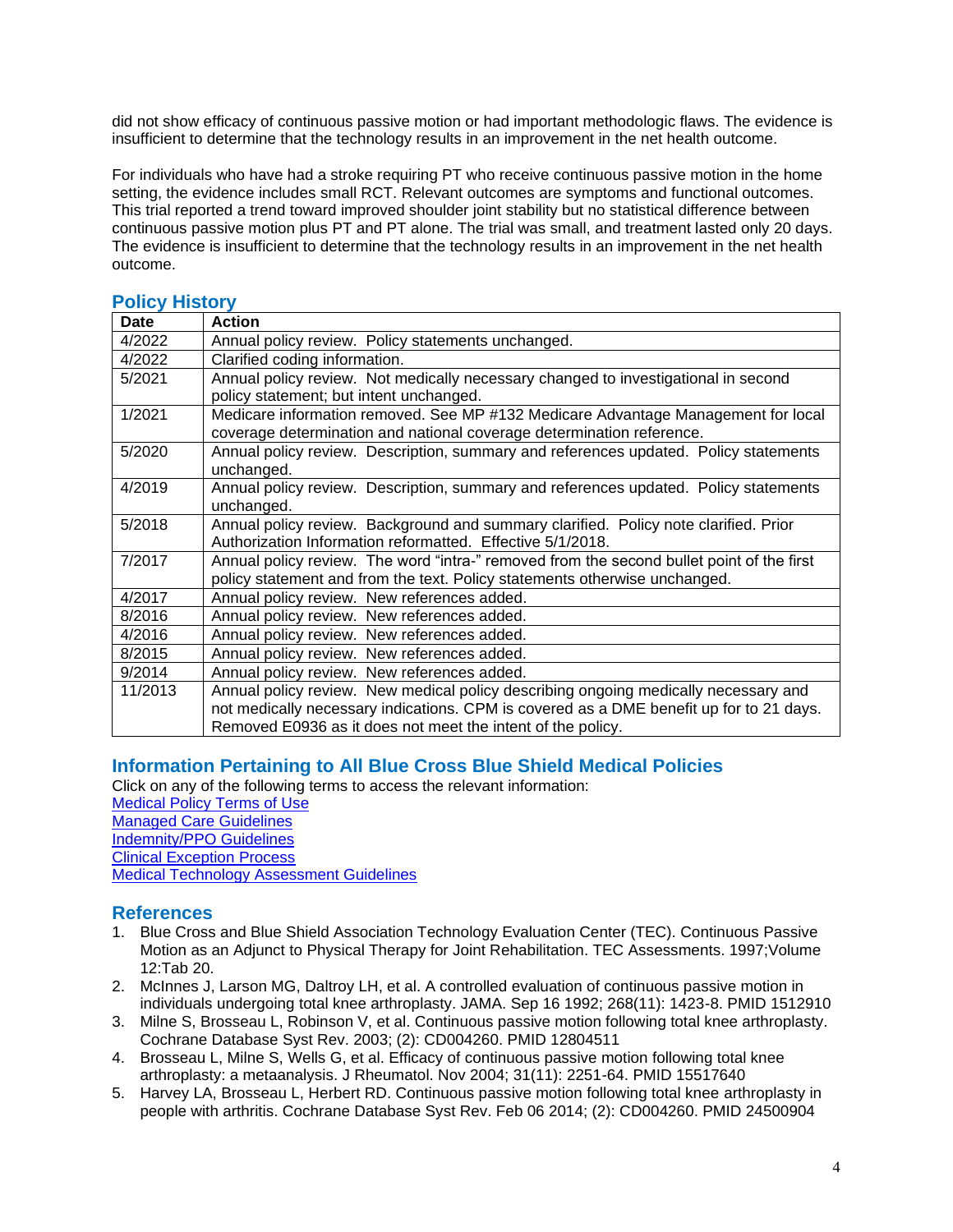- 6. Harvey LA, Brosseau L, Herbert RD. Continuous passive motion following total knee arthroplasty in people with arthritis. Cochrane Database Syst Rev. Mar 17 2010; (3): CD004260. PMID 20238330
- 7. He ML, Xiao ZM, Lei M, et al. Continuous passive motion for preventing venous thromboembolism after total knee arthroplasty. Cochrane Database Syst Rev. Jul 29 2014; (7): CD008207. PMID 25069620
- 8. Yashar AA, Venn-Watson E, Welsh T, et al. Continuous passive motion with accelerated flexion after total knee arthroplasty. Clin Orthop Relat Res. Dec 1997; (345): 38-43. PMID 9418619
- 9. MacDonald SJ, Bourne RB, Rorabeck CH, et al. Prospective randomized clinical trial of continuous passive motion after total knee arthroplasty. Clin Orthop Relat Res. Nov 2000; (380): 30-5. PMID 11064970
- 10. Pope RO, Corcoran S, McCaul K, et al. Continuous passive motion after primary total knee arthroplasty. Does it offer any benefits?. J Bone Joint Surg Br. Nov 1997; 79(6): 914-7. PMID 9393903
- 11. Kumar PJ, McPherson EJ, Dorr LD, et al. Rehabilitation after total knee arthroplasty: a comparison of 2 rehabilitation techniques. Clin Orthop Relat Res. Oct 1996; (331): 93-101. PMID 8895624
- 12. Bruun-Olsen V, Heiberg KE, Mengshoel AM. Continuous passive motion as an adjunct to active exercises in early rehabilitation following total knee arthroplasty - a randomized controlled trial. Disabil Rehabil. 2009; 31(4): 277-83. PMID 18608367
- 13. Denis M, Moffet H, Caron F, et al. Effectiveness of continuous passive motion and conventional physical therapy after total knee arthroplasty: a randomized clinical trial. Phys Ther. Feb 2006; 86(2): 174-85. PMID 16445331
- 14. Leach W, Reid J, Murphy F. Continuous passive motion following total knee replacement: a prospective randomized trial with follow-up to 1 year. Knee Surg Sports Traumatol Arthrosc. Oct 2006; 14(10): 922-6. PMID 16489477
- 15. Boese CK, Weis M, Phillips T, et al. The efficacy of continuous passive motion after total knee arthroplasty: a comparison of three protocols. J Arthroplasty. Jun 2014; 29(6): 1158-62. PMID 24412145
- 16. Herbold JA, Bonistall K, Blackburn M, et al. Randomized controlled trial of the effectiveness of continuous passive motion after total knee replacement. Arch Phys Med Rehabil. Jul 2014; 95(7): 1240-5. PMID 24685389
- 17. Chen B, Zimmerman JR, Soulen L, et al. Continuous passive motion after total knee arthroplasty: a prospective study. Am J Phys Med Rehabil. Sep-Oct 2000; 79(5): 421-6. PMID 10994883
- 18. Herbold JA, Bonistall K, Blackburn M. Effectiveness of continuous passive motion in an inpatient rehabilitation hospital after total knee replacement: a matched cohort study. PM R. Oct 2012; 4(10): 719-25. PMID 22959052
- 19. Worland RL, Arredondo J, Angles F, et al. Home continuous passive motion machine versus professional physical therapy following total knee replacement. J Arthroplasty. Oct 1998; 13(7): 784- 7. PMID 9802665
- 20. Lenssen TA, van Steyn MJ, Crijns YH, et al. Effectiveness of prolonged use of continuous passive motion (CPM), as an adjunct to physiotherapy, after total knee arthroplasty. BMC Musculoskelet Disord. Apr 29 2008; 9: 60. PMID 18442423
- 21. Browne JE, Anderson AF, Arciero R, et al. Clinical outcome of autologous chondrocyte implantation at 5 years in US subjects. Clin Orthop Relat Res. Jul 2005; (436): 237-45. PMID 15995447
- 22. Farr J. Autologous chondrocyte implantation improves patellofemoral cartilage treatment outcomes. Clin Orthop Relat Res. Oct 2007; 463: 187-94. PMID 17960681
- 23. Rosenberger RE, Gomoll AH, Bryant T, et al. Repair of large chondral defects of the knee with autologous chondrocyte implantation in individuals 45 years or older. Am J Sports Med. Dec 2008; 36(12): 2336-44. PMID 18725654
- 24. Nugent-Derfus GE, Takara T, O'neill JK, et al. Continuous passive motion applied to whole joints stimulates chondrocyte biosynthesis of PRG4. Osteoarthritis Cartilage. May 2007; 15(5): 566-74. PMID 17157538
- 25. Salter RB. The biologic concept of continuous passive motion of synovial joints. The first 18 years of basic research and its clinical application. Clin Orthop Relat Res. May 1989; (242): 12-25. PMID 2650945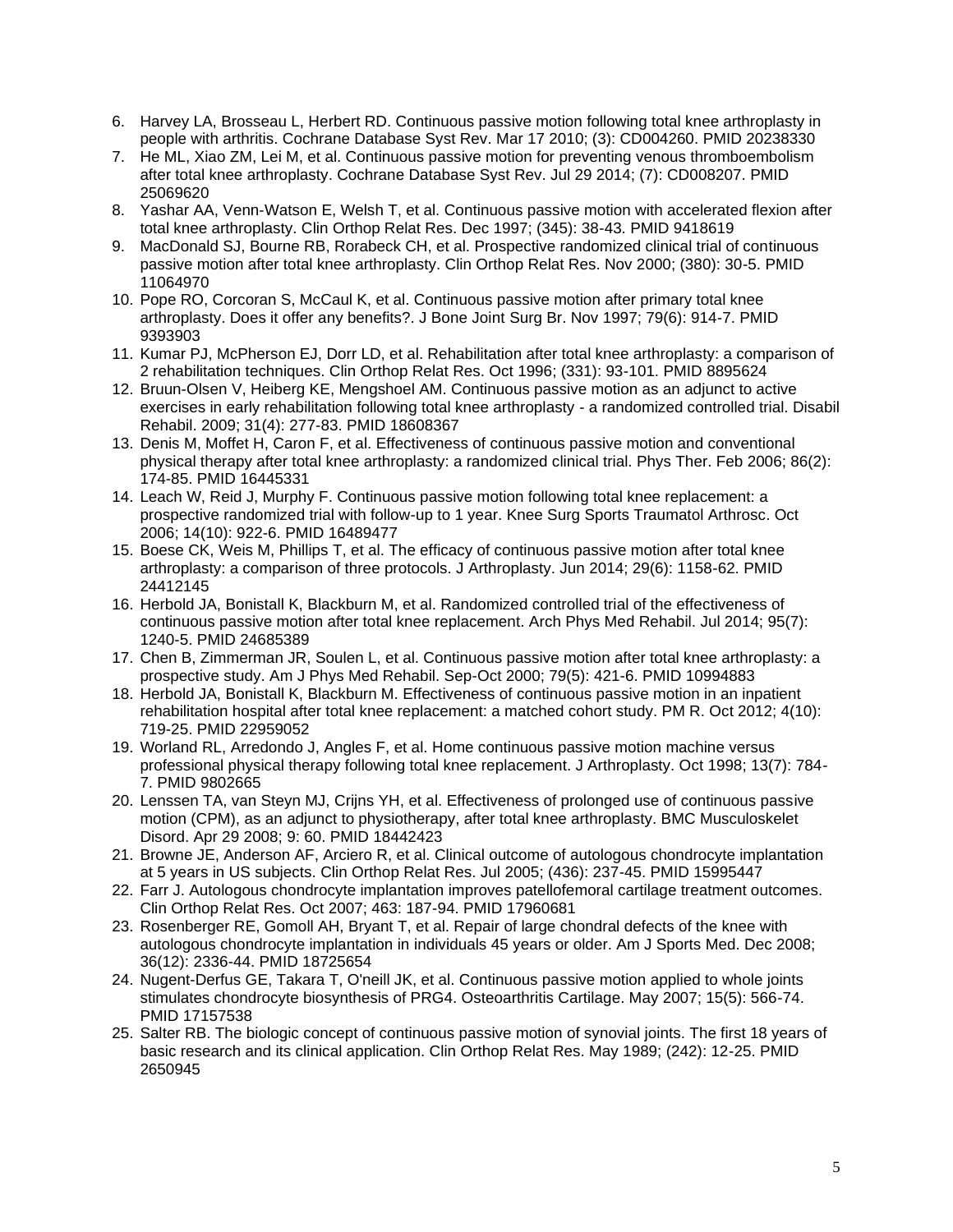- 26. Fazalare JA, Griesser MJ, Siston RA, et al. The use of continuous passive motion following knee cartilage defect surgery: a systematic review. Orthopedics. Dec 01 2010; 33(12): 878. PMID 21162503
- 27. Howard JS, Mattacola CG, Romine SE, et al. Continuous Passive Motion, Early Weight Bearing, and Active Motion following Knee Articular Cartilage Repair: Evidence for Clinical Practice. Cartilage. Oct 2010; 1(4): 276-86. PMID 26069559
- 28. Hill AD, Palmer MJ, Tanner SL, et al. Use of Continuous Passive Motion in the Postoperative Treatment of Intra-Articular Knee Fractures. J Bone Joint Surg Am. Jul 16 2014; 96(14): e118. PMID 25031380
- 29. Wright RW, Preston E, Fleming BC, et al. A systematic review of anterior cruciate ligament reconstruction rehabilitation: part I: continuous passive motion, early weight bearing, postoperative bracing, and home-based rehabilitation. J Knee Surg. Jul 2008; 21(3): 217-24. PMID 18686484
- 30. Du Plessis M, Eksteen E, Jenneker A, et al. The effectiveness of continuous passive motion on range of motion, pain and muscle strength following rotator cuff repair: a systematic review. Clin Rehabil. Apr 2011; 25(4): 291-302. PMID 20943710
- 31. Lastayo PC, Wright T, Jaffe R, et al. Continuous passive motion after repair of the rotator cuff. A prospective outcome study. J Bone Joint Surg Am. Jul 1998; 80(7): 1002-11. PMID 9698005
- 32. Raab MG, Rzeszutko D, O'Connor W, et al. Early results of continuous passive motion after rotator cuff repair: a prospective, randomized, blinded, controlled study. Am J Orthop (Belle Mead NJ). Mar 1996; 25(3): 214-20. PMID 8775698
- 33. Michael JW, Konig DP, Imhoff AB, et al. [Efficiency of a postoperative treatment after rotator cuff repair with a continuous passive motion device (CPM)]. Z Orthop Ihre Grenzgeb. Jul-Aug 2005; 143(4): 438-45. PMID 16118760
- 34. Garofalo R, Conti M, Notarnicola A, et al. Effects of one-month continuous passive motion after arthroscopic rotator cuff repair: results at 1-year follow-up of a prospective randomized study. Musculoskelet Surg. May 2010; 94 Suppl 1: S79-83. PMID 20383685
- 35. Simkin PA, de Lateur BJ, Alquist AD, et al. Continuous passive motion for osteoarthritis of the hip: a pilot study. J Rheumatol. Sep 1999; 26(9): 1987-91. PMID 10493681
- 36. Dundar U, Toktas H, Cakir T, et al. Continuous passive motion provides good pain control in individuals with adhesive capsulitis. Int J Rehabil Res. Sep 2009; 32(3): 193-8. PMID 19011582
- 37. Ekim AA, Inal EE, Gonullu E, et al. Continuous passive motion in adhesive capsulitis individuals with diabetes mellitus: A randomized controlled trial. J Back Musculoskelet Rehabil. Nov 21 2016; 29(4): 779-786. PMID 27002662
- 38. Lindenhovius AL, van de Luijtgaarden K, Ring D, et al. Open elbow contracture release: postoperative management with and without continuous passive motion. J Hand Surg Am. May-Jun 2009; 34(5): 858-65. PMID 19362791
- 39. Ring D, Simmons BP, Hayes M. Continuous passive motion following metacarpophalangeal joint arthroplasty. J Hand Surg Am. May 1998; 23(3): 505-11. PMID 9620192
- 40. Schwartz DA, Chafetz R. Continuous passive motion after tenolysis in hand therapy individuals: a retrospective study. J Hand Ther. Jul-Sep 2008; 21(3): 261-6; quiz 267. PMID 18652971
- 41. Zeifang F, Carstens C, Schneider S, et al. Continuous passive motion versus immobilisation in a cast after surgical treatment of idiopathic club foot in infants: a prospective, blinded, randomised, clinical study. J Bone Joint Surg Br. Dec 2005; 87(12): 1663-5. PMID 16326882
- 42. Kasten P, Geiger F, Zeifang F, et al. Compliance with continuous passive movement is low after surgical treatment of idiopathic club foot in infants: a prospective, double-blinded clinical study. J Bone Joint Surg Br. Mar 2007; 89(3): 375-7. PMID 17356153
- 43. Gavish L, Barzilay Y, Koren C, et al. Novel continuous passive motion device for self-treatment of chronic lower back pain: a randomised controlled study. Physiotherapy. Mar 2015; 101(1): 75-81. PMID 25280603
- 44. Lynch D, Ferraro M, Krol J, et al. Continuous passive motion improves shoulder joint integrity following stroke. Clin Rehabil. Sep 2005; 19(6): 594-9. PMID 16180594
- 45. American Academy of Orthopaedic Surgeons. Surgical management of osteoarthritis of the knee: Evidence-based clinical practice guideline. Rosemont, IL: AAOS; 2015.
- 46. Postel JM, Thoumie P, Missaoui B, et al. Continuous passive motion compared with intermittent mobilization after total knee arthroplasty. Elaboration of French clinical practice guidelines. Ann Readapt Med Phys. May 2007; 50(4): 244-57. PMID 17412445